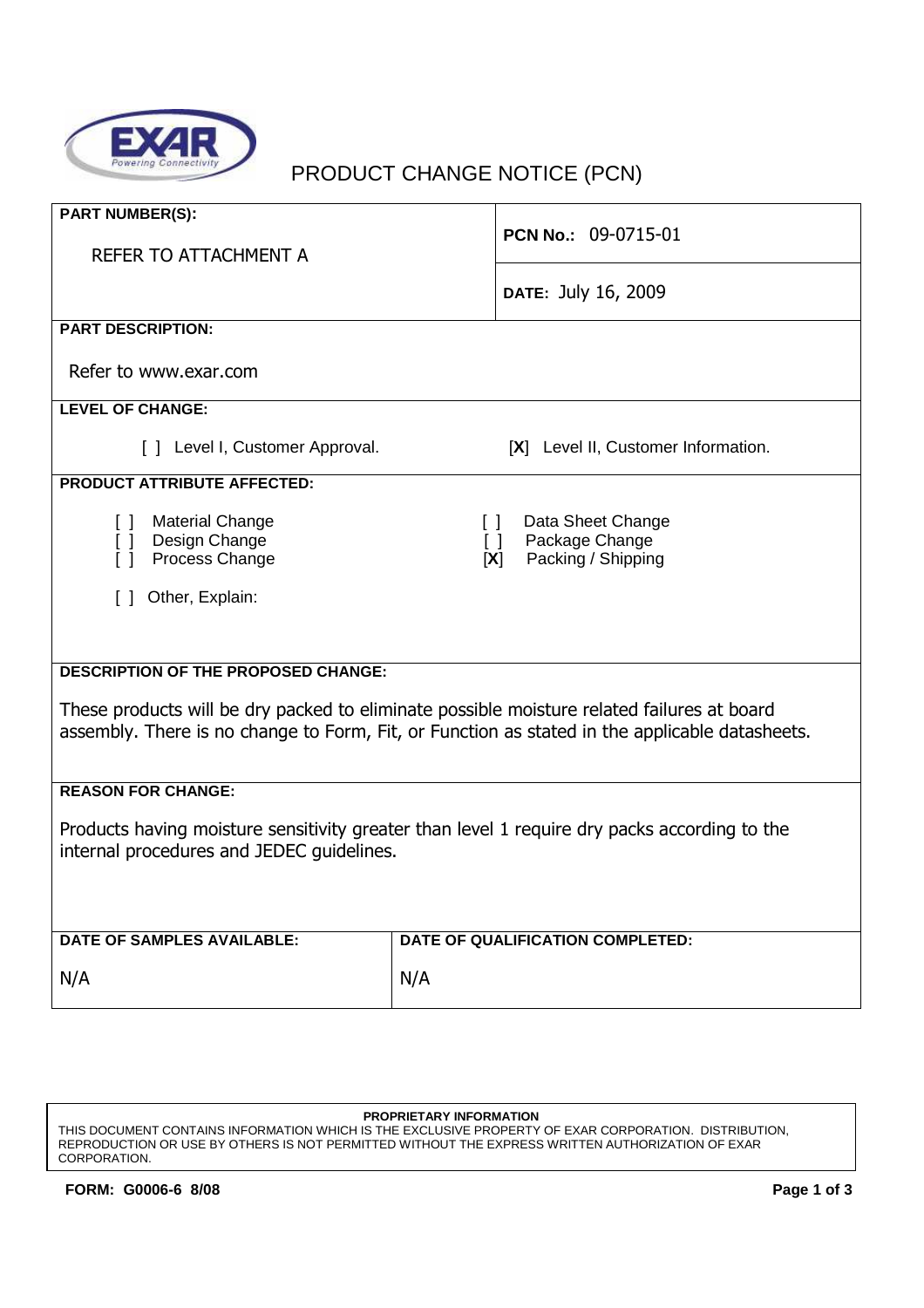

## PRODUCT CHANGE NOTICE

| <b>ESTIMATED CHANGE DATE OR DATE</b><br>CODE:                                                                                                                                     | <b>SUPPORTING DATA:</b>                                               |
|-----------------------------------------------------------------------------------------------------------------------------------------------------------------------------------|-----------------------------------------------------------------------|
| Immediate                                                                                                                                                                         | JEDEC requirements                                                    |
|                                                                                                                                                                                   |                                                                       |
| [X] STANDARD DISTRIBUTION                                                                                                                                                         | <b>CUSTOM DISTRIBUTION</b><br>$\begin{smallmatrix}1\end{smallmatrix}$ |
| PERSON TO CONTACT WITH QUESTIONS:                                                                                                                                                 |                                                                       |
| <b>Lisa Bedard</b><br><b>Exar Corporation</b><br>1 Holiday Avenue<br>West Tower, Suite 450<br>Pointe-Claire, Quebec H9R 5N3<br>Tel: (514) 429-1010 ext 210<br>Fax: (514) 695-2548 |                                                                       |
| Please acknowledge receipt of this PCN.                                                                                                                                           |                                                                       |
| Acknowledged:                                                                                                                                                                     |                                                                       |
| Signature                                                                                                                                                                         |                                                                       |
| <b>Printed Name</b>                                                                                                                                                               |                                                                       |
| Company                                                                                                                                                                           |                                                                       |
| <b>Title</b>                                                                                                                                                                      |                                                                       |
| <b>Date</b>                                                                                                                                                                       |                                                                       |
|                                                                                                                                                                                   |                                                                       |
|                                                                                                                                                                                   | PROPRIETARY INFORMATION                                               |

THIS DOCUMENT CONTAINS INFORMATION WHICH IS THE EXCLUSIVE PROPERTY OF EXAR CORPORATION. DISTRIBUTION, REPRODUCTION OR USE BY OTHERS IS NOT PERMITTED WITHOUT THE EXPRESS WRITTEN AUTHORIZATION OF EXAR CORPORATION.